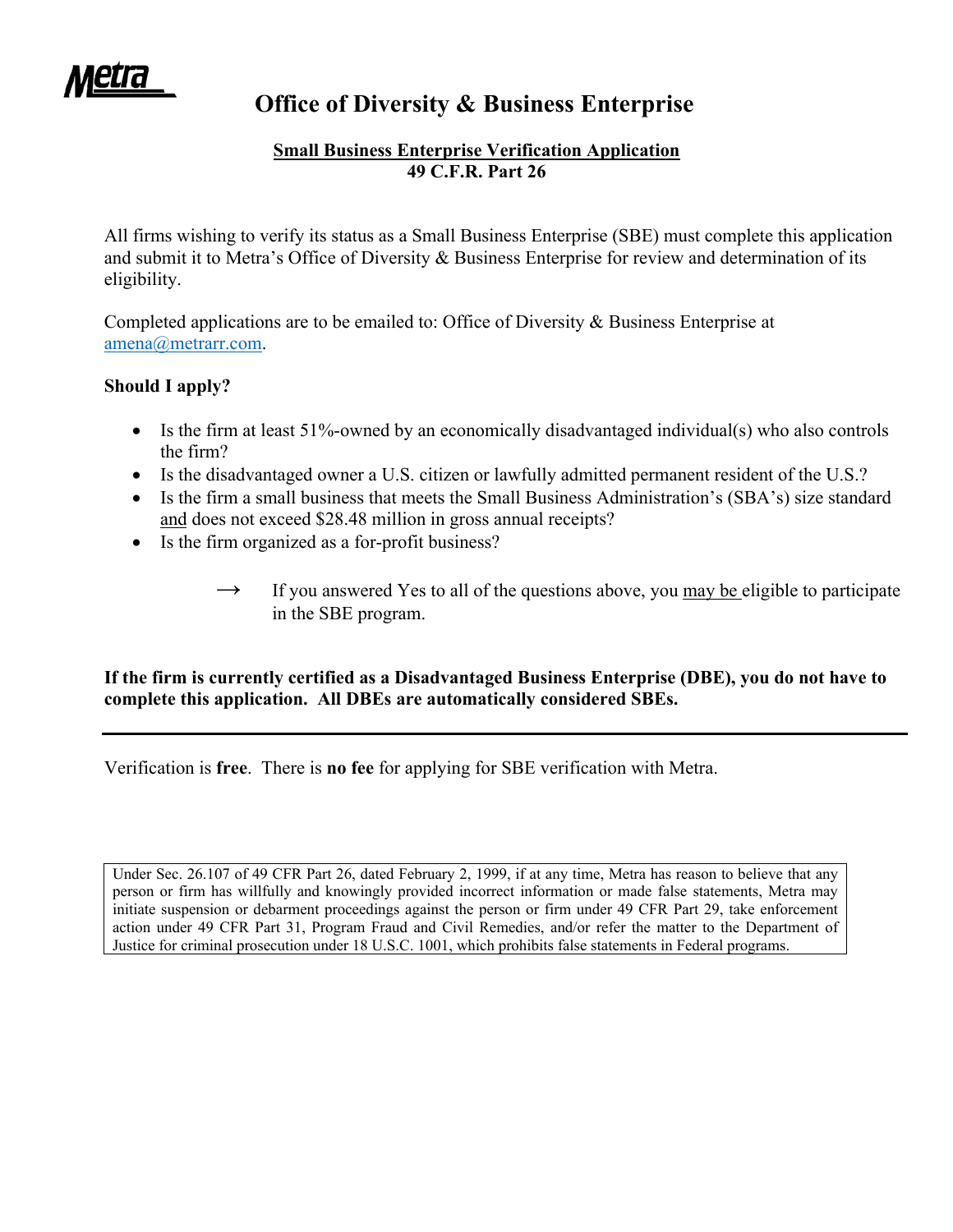## **SBE VERIFICATION APPLICATION SUPPORTING DOCUMENTS CHECK LIST**

In order to complete your application for SBE status, you must attach copies of all of the following documentation as they apply to you and the applicant firm.

### **All Applicants**

Work experience resumes (include places of ownership/employment with corresponding dates), for all owners and officers of the firm

Personal Net Worth (PNW) Statement (form included with this application)

Federal Personal tax returns (including all schedules) for the past three years, for each owner claiming disadvantaged status

The firm's Federal tax returns (gross receipts), including all related schedules, for the past three years

Documented proof of contributions used to acquire ownership for each owner (e.g., both sides of cancelled checks)

Year-end balance sheets and income statements for the past three years (or life of firm, if less than three years); a new business must provide a current balance sheet

All relevant licenses, license renewal forms, permits, and haul authority forms

Bank authorization and signatory cards

Schedule of salaries (or other compensation or remuneration) paid to all officers, managers, owners, and/or directors of the firm

Submit proof of citizenship/legal permanent resident status if born outside U.S.A. (Alien registration number or Green Card.) U.S. Citizens should submit a Birth Certificate, Voter's Registration card, U.S. Passport or Armed Services Discharge papers (DD214).

#### **Sole Proprietor**

□ Assumed Name Registration (*signed by the state official*)

#### **Partnership or Joint Venture**

Original and any amended Partnership or Joint Venture Agreements

#### **Corporation**

□ Official Articles of Incorporation (*signed by the state official*)

Corporate by-laws and any amendments

Corporate bank resolution and bank signature cards

## **LLC**

Official Certificate of Formation

Operating Agreement with any amendments

#### **Trucking Firms**

Documented proof of ownership for each truck owned or operated by the firm Insurance agreements for each truck owned or operated by your firm Title(s) and registration certificate(s) for each truck owned or operated by your firm List of U.S. DOT numbers for each truck owned or operated by your firm

#### **Regular Dealers**

Proof of warehouse ownership or lease List of product lines carried List of distribution equipment owned and/or leased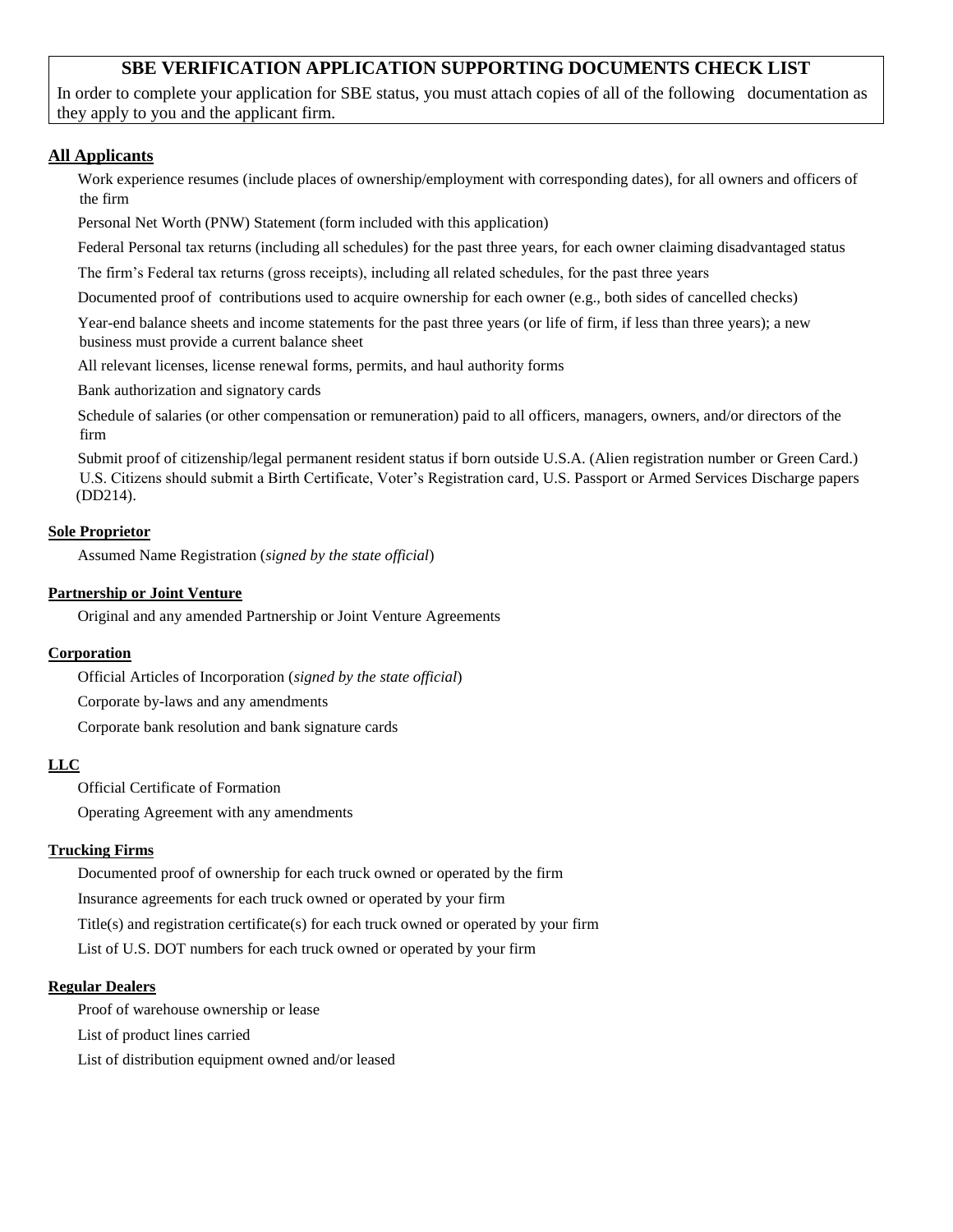| <b>GENERAL INFORMATION</b> | If a question does not apply, write "N/A". |
|----------------------------|--------------------------------------------|
|                            |                                            |

| Is the firm "for profit"? $\Box$ Yes $\Box$ No                                        | $\Box$ STOP! If the firm is NOT for-profit, then you do NOT qualify |  |
|---------------------------------------------------------------------------------------|---------------------------------------------------------------------|--|
|                                                                                       | for this program and do NOT need to fill out this application.      |  |
| Is the firm currently certified for either of the following programs? $\Box$ SBA 8(a) | $\Box$ SDB                                                          |  |
| If Yes, check appropriate box(es).)                                                   |                                                                     |  |

#### **A. Contact Information**

| Contact Person and Title:                              |                      | Legal Name of Firm:<br>(2) |              |        |      |
|--------------------------------------------------------|----------------------|----------------------------|--------------|--------|------|
|                                                        |                      |                            |              |        |      |
| $(3)$ Phone #:                                         | $(4)$ Other Phone #: |                            | $(5)$ Fax #: |        |      |
| $(6)$ E-mail:                                          |                      | Website:                   |              |        |      |
| (8) Street address of firm ( $No\ P.O. \ Box$ ):       | City:                | County/Parish:             |              | State: | Zip: |
| $(9)$ Mailing address of firm ( <i>if different</i> ): | City:                | County/Parish:             |              | State: | Zip: |

#### **B. Prior/Other Applications and Privileges**

Has the firm (*under any name*) or any of its owners, Board of Directors, officers or management personnel, ever withdrawn an application for any program, or ever been denied certification, decertified, debarred, suspended, or otherwise had bidding privileges denied or restricted by any state or local agency, or Federal entity?

 $\square$  Yes, on  $\angle$  /  $\angle$   $\square$  No

If Yes, identify State and name of state, local, or Federal agency and explain the nature of the action:

#### **C. Business Profile**

| (4) I/We have owned this firm since: $\frac{\sqrt{1-\frac{1}{2}}}{\sqrt{1-\frac{1}{2}}}$<br>(5) Method of acquisition (check all that apply):<br>Started new business<br>$\Box$ Bought existing business $\Box$ Inherited business<br>$\Box$ Secured concession<br>П<br>Merger or consolidation<br>$\Box$ Other $(explain)$ :<br>П<br>(6) Type of firm (check all that apply):<br>Sole Proprietorship<br>$\Box$ Partnership<br>$\Box$ Corporation<br>$\Box$<br>Limited Liability Partnership $\Box$ Limited Liability Company<br>Joint Venture<br>$\Box$<br>$\Box$<br>(8) Specify the gross receipts of the firm for the last 3 years:<br>Year: $\frac{1}{2}$ Total receipts \$ | (1) Describe the primary activities of the firm including NAICS codes: | (2) Federal Tax ID No.: |
|---------------------------------------------------------------------------------------------------------------------------------------------------------------------------------------------------------------------------------------------------------------------------------------------------------------------------------------------------------------------------------------------------------------------------------------------------------------------------------------------------------------------------------------------------------------------------------------------------------------------------------------------------------------------------------|------------------------------------------------------------------------|-------------------------|
|                                                                                                                                                                                                                                                                                                                                                                                                                                                                                                                                                                                                                                                                                 |                                                                        |                         |
|                                                                                                                                                                                                                                                                                                                                                                                                                                                                                                                                                                                                                                                                                 |                                                                        |                         |
|                                                                                                                                                                                                                                                                                                                                                                                                                                                                                                                                                                                                                                                                                 |                                                                        |                         |
|                                                                                                                                                                                                                                                                                                                                                                                                                                                                                                                                                                                                                                                                                 |                                                                        |                         |
|                                                                                                                                                                                                                                                                                                                                                                                                                                                                                                                                                                                                                                                                                 |                                                                        |                         |
|                                                                                                                                                                                                                                                                                                                                                                                                                                                                                                                                                                                                                                                                                 |                                                                        |                         |
|                                                                                                                                                                                                                                                                                                                                                                                                                                                                                                                                                                                                                                                                                 |                                                                        |                         |
|                                                                                                                                                                                                                                                                                                                                                                                                                                                                                                                                                                                                                                                                                 |                                                                        |                         |
|                                                                                                                                                                                                                                                                                                                                                                                                                                                                                                                                                                                                                                                                                 |                                                                        |                         |
|                                                                                                                                                                                                                                                                                                                                                                                                                                                                                                                                                                                                                                                                                 |                                                                        |                         |
|                                                                                                                                                                                                                                                                                                                                                                                                                                                                                                                                                                                                                                                                                 |                                                                        |                         |
|                                                                                                                                                                                                                                                                                                                                                                                                                                                                                                                                                                                                                                                                                 |                                                                        |                         |
|                                                                                                                                                                                                                                                                                                                                                                                                                                                                                                                                                                                                                                                                                 |                                                                        |                         |
|                                                                                                                                                                                                                                                                                                                                                                                                                                                                                                                                                                                                                                                                                 |                                                                        |                         |
|                                                                                                                                                                                                                                                                                                                                                                                                                                                                                                                                                                                                                                                                                 |                                                                        |                         |
|                                                                                                                                                                                                                                                                                                                                                                                                                                                                                                                                                                                                                                                                                 | Year: Total receipts \$                                                |                         |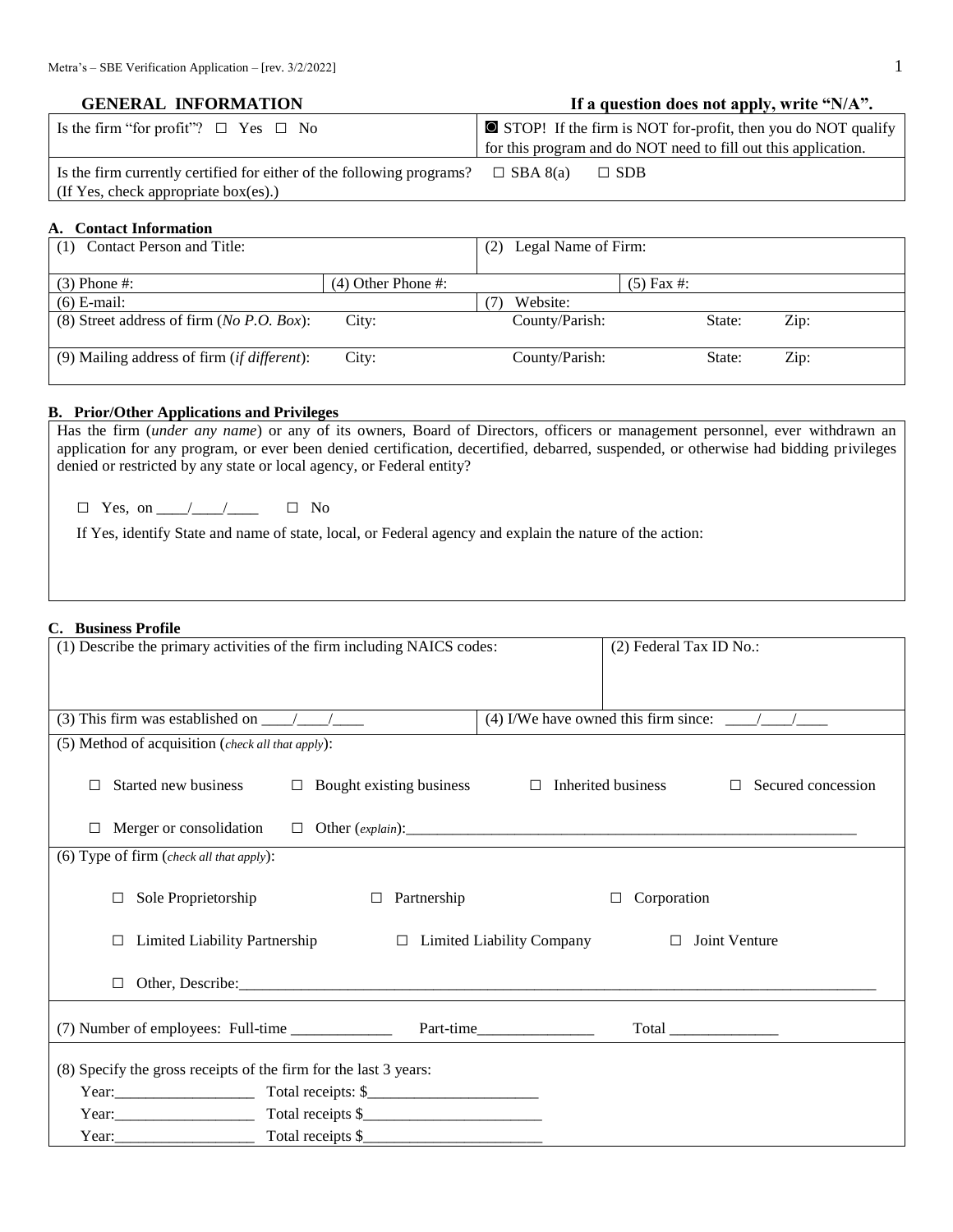## **D. Relationships with Other Businesses**

| warehouse,                                                                   | (1) Is the firm co-located at any of its business locations, or does it share a telephone number, P.O. Box, office space, yard,<br>facilities, equipment, or office staff, with any other business, organization, or entity? |                                   |
|------------------------------------------------------------------------------|------------------------------------------------------------------------------------------------------------------------------------------------------------------------------------------------------------------------------|-----------------------------------|
| $\Box$ Yes<br>$\Box$ No                                                      |                                                                                                                                                                                                                              |                                   |
| If Yes, identify: Other Firm's Name:<br>Explain nature of shared facilities: |                                                                                                                                                                                                                              |                                   |
| (2) At present, or at any time in the past,                                  | (a) been a subsidiary of any other firm?                                                                                                                                                                                     | $\Box$ Yes<br>$\hfill\Box\;\; No$ |
| has the firm:                                                                | (b) consisted of a partnership in which one or more of the partners are other firms?                                                                                                                                         |                                   |
|                                                                              |                                                                                                                                                                                                                              | $\Box$ Yes<br>No<br>$\Box$        |
|                                                                              | (c) owned any percentage of any other firm?                                                                                                                                                                                  | $\Box$ Yes<br>$\Box$ No           |
|                                                                              | (d) had any subsidiaries?                                                                                                                                                                                                    | $\Box$ Yes<br>No<br>$\Box$        |
|                                                                              | (3) Has any other firm had an ownership interest in the firm at present or any time in the past?<br>(4) If you answered "Yes" to any of the question in (2) (a) – (d) and/or (3), identify the following for each:           | $\Box$ Yes<br>$\hfill\Box\;\; No$ |
|                                                                              |                                                                                                                                                                                                                              |                                   |
| Name<br>1.                                                                   | Address                                                                                                                                                                                                                      | Type of business                  |
|                                                                              |                                                                                                                                                                                                                              |                                   |
|                                                                              |                                                                                                                                                                                                                              |                                   |
|                                                                              |                                                                                                                                                                                                                              |                                   |
|                                                                              |                                                                                                                                                                                                                              |                                   |
| 2.                                                                           |                                                                                                                                                                                                                              |                                   |
|                                                                              |                                                                                                                                                                                                                              |                                   |
|                                                                              |                                                                                                                                                                                                                              |                                   |
|                                                                              |                                                                                                                                                                                                                              |                                   |
| 3.                                                                           |                                                                                                                                                                                                                              |                                   |
|                                                                              |                                                                                                                                                                                                                              |                                   |
|                                                                              |                                                                                                                                                                                                                              |                                   |
|                                                                              |                                                                                                                                                                                                                              |                                   |
| 4.                                                                           |                                                                                                                                                                                                                              |                                   |
|                                                                              |                                                                                                                                                                                                                              |                                   |
|                                                                              |                                                                                                                                                                                                                              |                                   |
|                                                                              |                                                                                                                                                                                                                              |                                   |
| 5.                                                                           |                                                                                                                                                                                                                              |                                   |
|                                                                              |                                                                                                                                                                                                                              |                                   |
|                                                                              |                                                                                                                                                                                                                              |                                   |
|                                                                              |                                                                                                                                                                                                                              |                                   |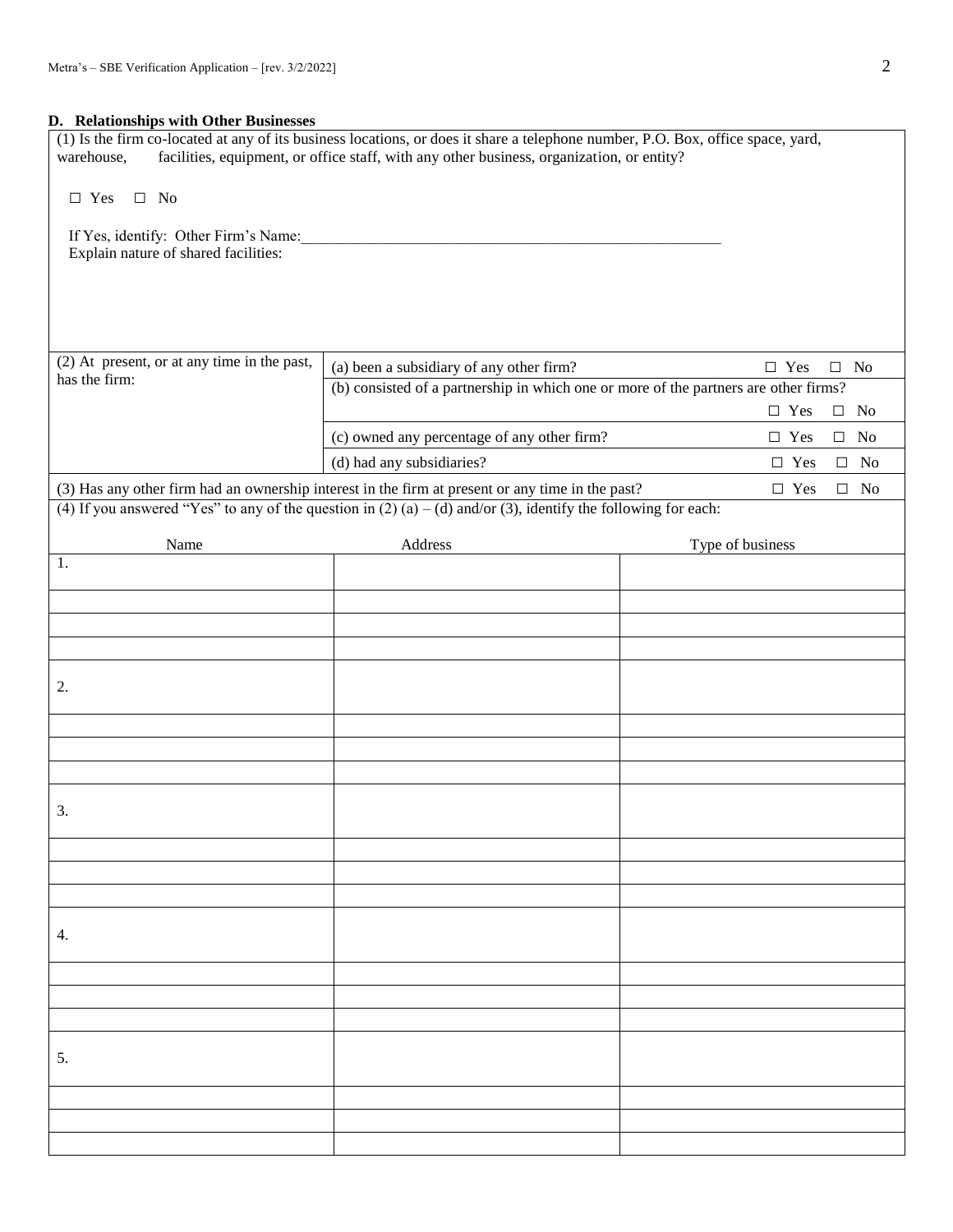## **OWNERSHIP**

Identify all individuals or holding companies with any ownership interest in the firm, providing the information requested below: *(If more than one owner, attach separate sheets for additional owners.)*

## **Owner:**

| $(1)$ Name:                                                                                                    | $(2)$ Title:               | $(3)$ Home Phone #:                                                                                                                                                                                                                                                                                                                                                                                     |
|----------------------------------------------------------------------------------------------------------------|----------------------------|---------------------------------------------------------------------------------------------------------------------------------------------------------------------------------------------------------------------------------------------------------------------------------------------------------------------------------------------------------------------------------------------------------|
| 4) Home Address (street and number):                                                                           | City:                      | $\overline{Zip: }$<br>State:                                                                                                                                                                                                                                                                                                                                                                            |
| $\Box$ Female<br>$(5)$ Gender:<br>$\Box$ Male                                                                  |                            | $\Box$ Yes<br>$(6)$ U.S. Citizen:<br>$\Box$ No                                                                                                                                                                                                                                                                                                                                                          |
| (7) Ethnic group membership (Check all that apply):                                                            |                            |                                                                                                                                                                                                                                                                                                                                                                                                         |
| $\Box$ Black<br>□ Hispanic                                                                                     | $\Box$ Native American     | $\Box$ Asian Pacific                                                                                                                                                                                                                                                                                                                                                                                    |
| <b>Subcontinent Asian</b><br>□                                                                                 |                            |                                                                                                                                                                                                                                                                                                                                                                                                         |
| (8) Lawfully Admitted Permanent Resident:<br>$\Box$ Yes<br>$\Box$ No                                           | <b>Type</b>                | (11) Initial investment to acquire ownership interest in firm:<br>Dollar Value                                                                                                                                                                                                                                                                                                                          |
| (9) Number of years as owner:                                                                                  | Cash<br><b>Real Estate</b> | $\frac{1}{2}$                                                                                                                                                                                                                                                                                                                                                                                           |
| (10) Percentage Owned:                                                                                         | Equipment<br>Other         | $\frac{\frac{1}{2} + \frac{1}{2} + \frac{1}{2} + \frac{1}{2} + \frac{1}{2} + \frac{1}{2} + \frac{1}{2} + \frac{1}{2} + \frac{1}{2} + \frac{1}{2} + \frac{1}{2} + \frac{1}{2} + \frac{1}{2} + \frac{1}{2} + \frac{1}{2} + \frac{1}{2} + \frac{1}{2} + \frac{1}{2} + \frac{1}{2} + \frac{1}{2} + \frac{1}{2} + \frac{1}{2} + \frac{1}{2} + \frac{1}{2} + \frac{1}{2} + \frac{1}{2} + \frac{1}{2} + \frac$ |
| (12) Shares of Stock:<br>Number                                                                                | Percentage                 | Class<br><b>Method Acquired</b><br>Date Acquired                                                                                                                                                                                                                                                                                                                                                        |
| (13) Does this owner perform a management or supervisory function for any other business?<br>If Yes, identify: |                            | $\Box$ Yes<br>$\Box$ No<br>Function/Title:                                                                                                                                                                                                                                                                                                                                                              |
|                                                                                                                |                            | (14) Does this owner own or work for any other firm(s) that has a relationship with this firm (e.g., ownership interest, shared office space,                                                                                                                                                                                                                                                           |
| financial investments, equipment, leases, personnel sharing, etc.)?                                            |                            | $\square$ No<br>$\Box$ Yes                                                                                                                                                                                                                                                                                                                                                                              |
|                                                                                                                |                            |                                                                                                                                                                                                                                                                                                                                                                                                         |
|                                                                                                                |                            |                                                                                                                                                                                                                                                                                                                                                                                                         |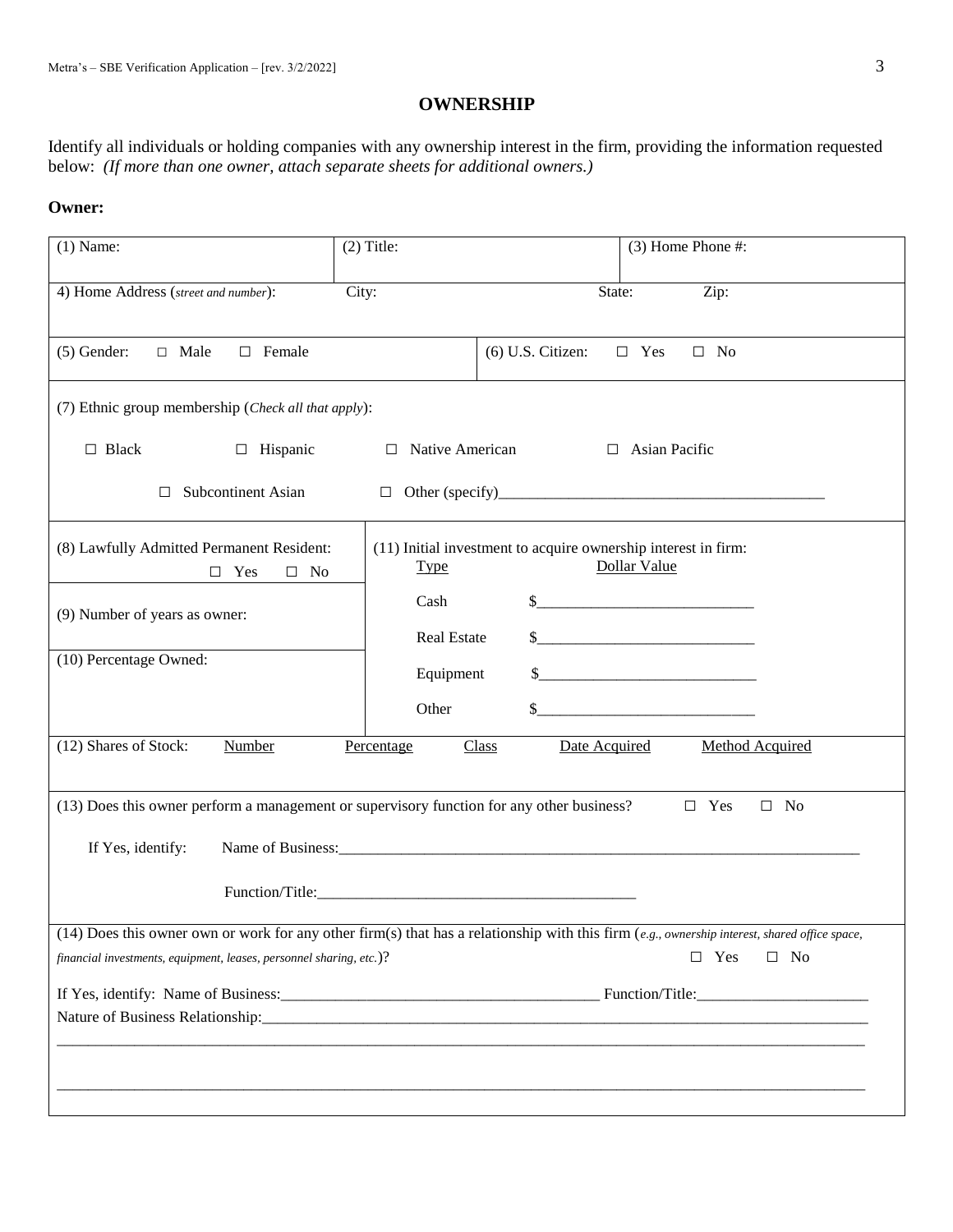## **CONTROL**

## **A. Identify the firm's Officer's & Board of Directors** (*If additional space is required, attach a separate sheet*):

|                           | Name              | Title | Date Appointed |
|---------------------------|-------------------|-------|----------------|
|                           | (a)               |       |                |
| $(1)$ Officers            | (b)               |       |                |
| of the                    | (c)               |       |                |
| Company                   | (d)               |       |                |
|                           | (e)               |       |                |
|                           | $\left( a\right)$ |       |                |
| (2) Board<br>of Directors | (b)               |       |                |
|                           | (c)               |       |                |
|                           | (d)               |       |                |
|                           | (e)               |       |                |

## **B. Identify the firm's management personnel who control the firm in the following areas** (*If more than two persons, attach a separate sheet*):

|                                          | Name                                                                                                                                    | Title |  |  |
|------------------------------------------|-----------------------------------------------------------------------------------------------------------------------------------------|-------|--|--|
| (1) Financial Decisions                  | (a)                                                                                                                                     |       |  |  |
| (responsible for acquisition of lines of | (b)                                                                                                                                     |       |  |  |
| credit, surety bonding, supplies, etc.)  |                                                                                                                                         |       |  |  |
| (2) Estimating and bidding               | (a)                                                                                                                                     |       |  |  |
|                                          | (b)                                                                                                                                     |       |  |  |
| (3) Negotiating and Contract Execution   | (a)                                                                                                                                     |       |  |  |
|                                          | (b)                                                                                                                                     |       |  |  |
| (4) Hiring/firing of management          | (a)                                                                                                                                     |       |  |  |
| personnel                                | (b)                                                                                                                                     |       |  |  |
| (5) Field/Production Operations          | (a)                                                                                                                                     |       |  |  |
| Supervisor                               | (b)                                                                                                                                     |       |  |  |
| (6) Office management                    | (a)                                                                                                                                     |       |  |  |
|                                          | (b)                                                                                                                                     |       |  |  |
| (7) Marketing/Sales                      | (a)                                                                                                                                     |       |  |  |
|                                          | (b)                                                                                                                                     |       |  |  |
| (8) Purchasing of major equipment        | (a)                                                                                                                                     |       |  |  |
|                                          | (b)                                                                                                                                     |       |  |  |
| (9) Authorized to Sign Company           | (a)                                                                                                                                     |       |  |  |
| Checks (for any purpose)                 | (b)                                                                                                                                     |       |  |  |
| (10) Authorized to make financial        | (a)                                                                                                                                     |       |  |  |
| <b>Transactions</b>                      | (b)                                                                                                                                     |       |  |  |
|                                          | Do any of the persons listed in $(A1)$ through $(B10)$ above perform a management or supervisory function for any other business?       |       |  |  |
| $\Box$ Yes $\Box$ No                     |                                                                                                                                         |       |  |  |
|                                          |                                                                                                                                         |       |  |  |
|                                          |                                                                                                                                         |       |  |  |
|                                          |                                                                                                                                         |       |  |  |
|                                          |                                                                                                                                         |       |  |  |
|                                          | Do any of the persons listed in (A1) through (B10) above own or work for any other firm(s) that has a relationship with this firm (e.g. |       |  |  |
|                                          | ownership interest, shared office space, financial investments, equipment, leases, personnel sharing, etc.)?                            |       |  |  |
| $\Box$ Yes $\Box$ No                     |                                                                                                                                         |       |  |  |
|                                          | If Yes, identify for each: Firm Name:                                                                                                   |       |  |  |
|                                          |                                                                                                                                         |       |  |  |
|                                          |                                                                                                                                         |       |  |  |
|                                          |                                                                                                                                         |       |  |  |
|                                          |                                                                                                                                         |       |  |  |
|                                          |                                                                                                                                         |       |  |  |
|                                          |                                                                                                                                         |       |  |  |
|                                          |                                                                                                                                         |       |  |  |
|                                          |                                                                                                                                         |       |  |  |
|                                          |                                                                                                                                         |       |  |  |
|                                          |                                                                                                                                         |       |  |  |
|                                          |                                                                                                                                         |       |  |  |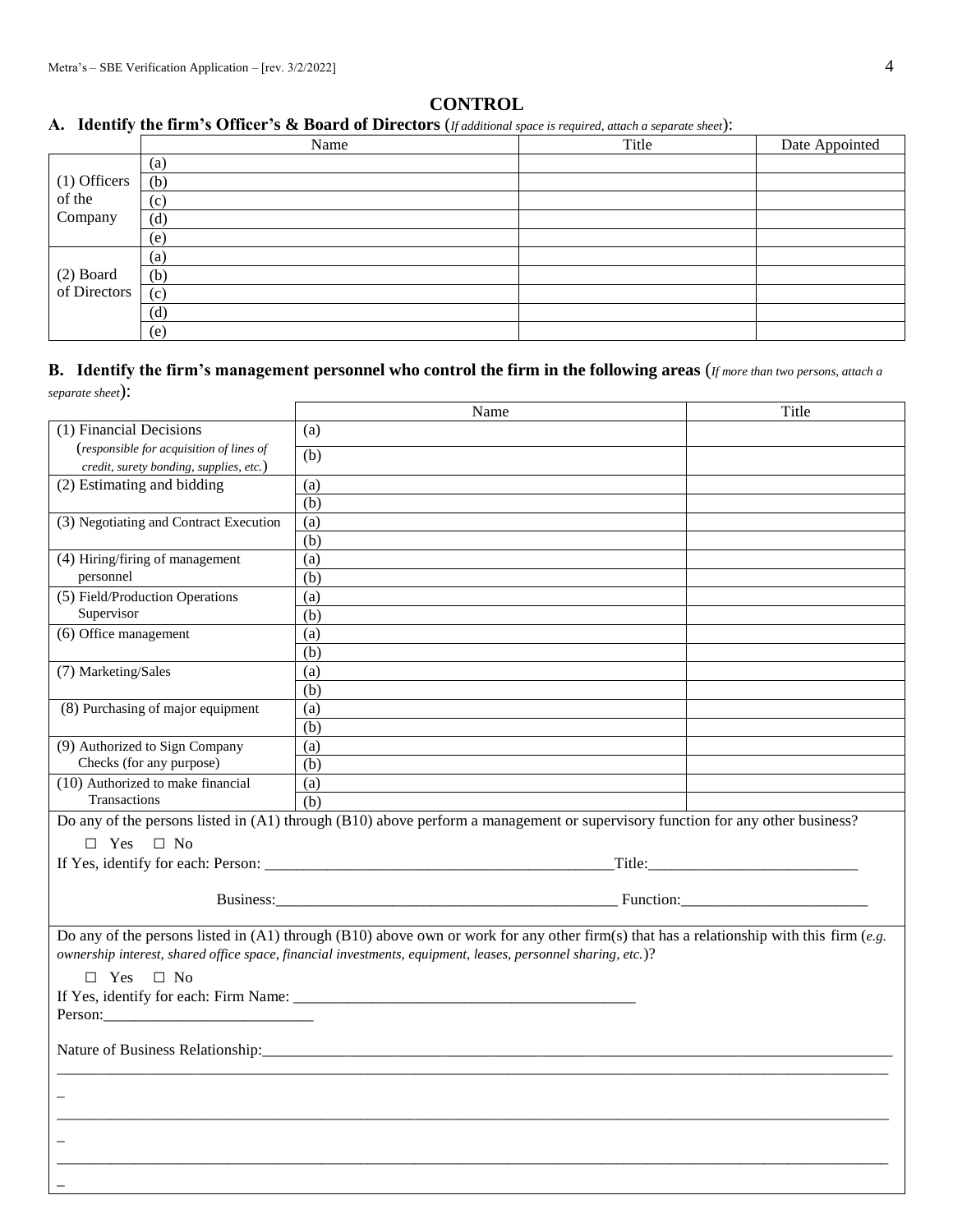## **C.** Does the firm rely on any other firm for management functions or employee payroll? □ Yes □ No

If Yes, Explain:

## **D. Financial Information**

| $(b)$ Phone No. $($<br>) and the contract of $\overline{\phantom{a}}$ |
|-----------------------------------------------------------------------|
| City: State: Zip:                                                     |
|                                                                       |
|                                                                       |
|                                                                       |
| Address of agent/broker:                                              |
|                                                                       |
|                                                                       |

## **E. List current licenses/permits held by any owner and/or employee of the firm:**

(*e.g. contractor, engineer, architect, etc.*) (*attach additional sheets if needed*)

| $\sim$ $\sigma$<br>Name of License/Permit Holder | Type of License/Permit | Expiration | License Number |
|--------------------------------------------------|------------------------|------------|----------------|
|                                                  |                        | Date       | and State      |
| Ι.                                               |                        |            |                |
|                                                  |                        |            |                |
|                                                  |                        |            |                |
| 2.                                               |                        |            |                |
|                                                  |                        |            |                |
| 3.                                               |                        |            |                |
|                                                  |                        |            |                |

## **F. List three active jobs on which the firm is currently working:**

| Name of Prime Contractor | Location of    | Type of Work | $\sim$<br>Project Start | Anticipated | Dollar Value of |
|--------------------------|----------------|--------------|-------------------------|-------------|-----------------|
| and Project Number       | Project (City, |              | Date                    | Completion  | Contract        |
|                          | State)         |              |                         | Date        |                 |
|                          |                |              |                         |             |                 |
| 1.                       |                |              |                         |             |                 |
|                          |                |              |                         |             |                 |
|                          |                |              |                         |             |                 |
| 2.                       |                |              |                         |             |                 |
|                          |                |              |                         |             |                 |
|                          |                |              |                         |             |                 |
| 3.                       |                |              |                         |             |                 |
|                          |                |              |                         |             |                 |

## SUBMIT SIGNED COPIES OF CONTRACTS/PURCHASE ORDERS/INVOICES FOR PROJECTS IDENTIFIED.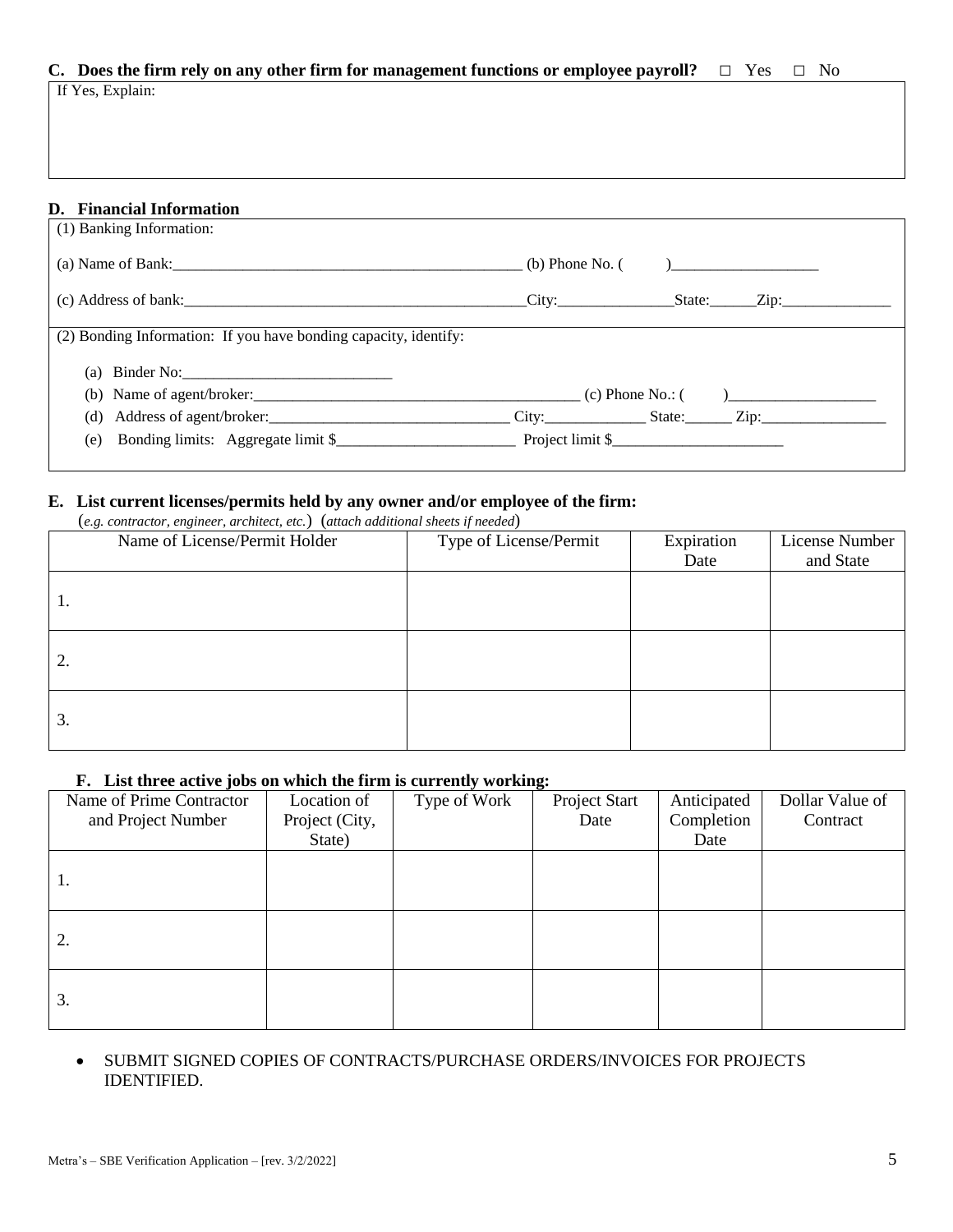#### **AFFIDAVIT OF VERIFICATION**

*This form must be signed and notarized for each owner upon which disadvantaged status is relied.*

**A MATERIAL OR FLASE STATEMENT OR OMISSION MADE IN CONNECTION WITH THIS APPLICATION IS SUFFICIENT CAUSE FOR DENIAL OF SBE STATUS, REVOCATION OF A PRIOR APPROVAL, INITIATION OF SUSPENSION OR DEBARMENT PROCEEDINGS, AND MAY SUBJECT THE PERSON AND/OR ENTITY MAKING THE FALSE STATEMENT TO ANY AND ALL CIVIL AND CRIMINAL PENALTIES AVAILABLE PURSUANT TO APPLICABLE FEDERAL AND STATE LAW.** 

I consider the same printed), swear or affirm under penalty of law that I

am \_\_\_\_\_\_\_\_\_\_\_\_\_\_\_\_\_\_\_\_\_\_\_\_\_\_\_\_\_\_\_\_\_\_\_ (title) of applicant firm\_\_\_\_\_\_\_\_\_\_\_\_\_\_\_\_\_\_\_\_\_\_\_\_\_\_\_\_\_\_\_\_\_\_\_\_\_\_\_\_\_\_ (firm name) and that I have read and understood all of the questions in this application and that all of the foregoing information and statements submitted in this application and its attachments and supporting documents are true and correct to the best of my knowledge, and that all responses to the questions are full and complete, omitting no material information. The responses include all material information necessary to fully and accurately identify and explain the operations, capabilities and pertinent history of the named firm as well as the ownership, control, and affiliations thereof.

I recognize that the information submitted in this application is for the purpose of inducing SBE status approval by a government agency. I understand that a government agency may, by means it deems appropriate, determine the accuracy and truth of the statements in the application, and I authorize such agency to contact any entity named in the application, and the named firm's bonding companies, banking institutions, credit agencies, contractors, clients, and other certifying agencies for the purpose of verifying the information supplied and determining the named firm's eligibility.

I agree to submit to government audit, examination and review of books, records, documents and files, in whatever form they exist, of the named firm and its affiliates, inspection of its place(s) of business and equipment, and to permit interviews of its principals, agents, and employees. I understand that refusal to permit such inquiries shall be grounds for denial of SBE status.

If awarded a contract or subcontract, I agree to promptly and directly provide the prime contractor, if any, and the Department, recipient agency, or federal funding agency on an ongoing basis, current, complete and accurate information regarding (1) work performed on the project; (2) payments; and (3) proposed changes, if any, to the foregoing arrangements.

I agree to provide written notice to Metra's Office of Diversity & Business Enterprises of any material change in the information contained in the original application within 30 calendar days of such change (e.g., ownership, address, telephone number, etc.).

I acknowledge and agree that any misrepresentations in this application or in records pertaining to a contract or subcontract will be grounds for terminating any contract or subcontract which may be awarded; denial or revocation of SBE status; suspension and debarment; and for initiating action under federal and/or state law concerning false statement, fraud or other applicable offenses.